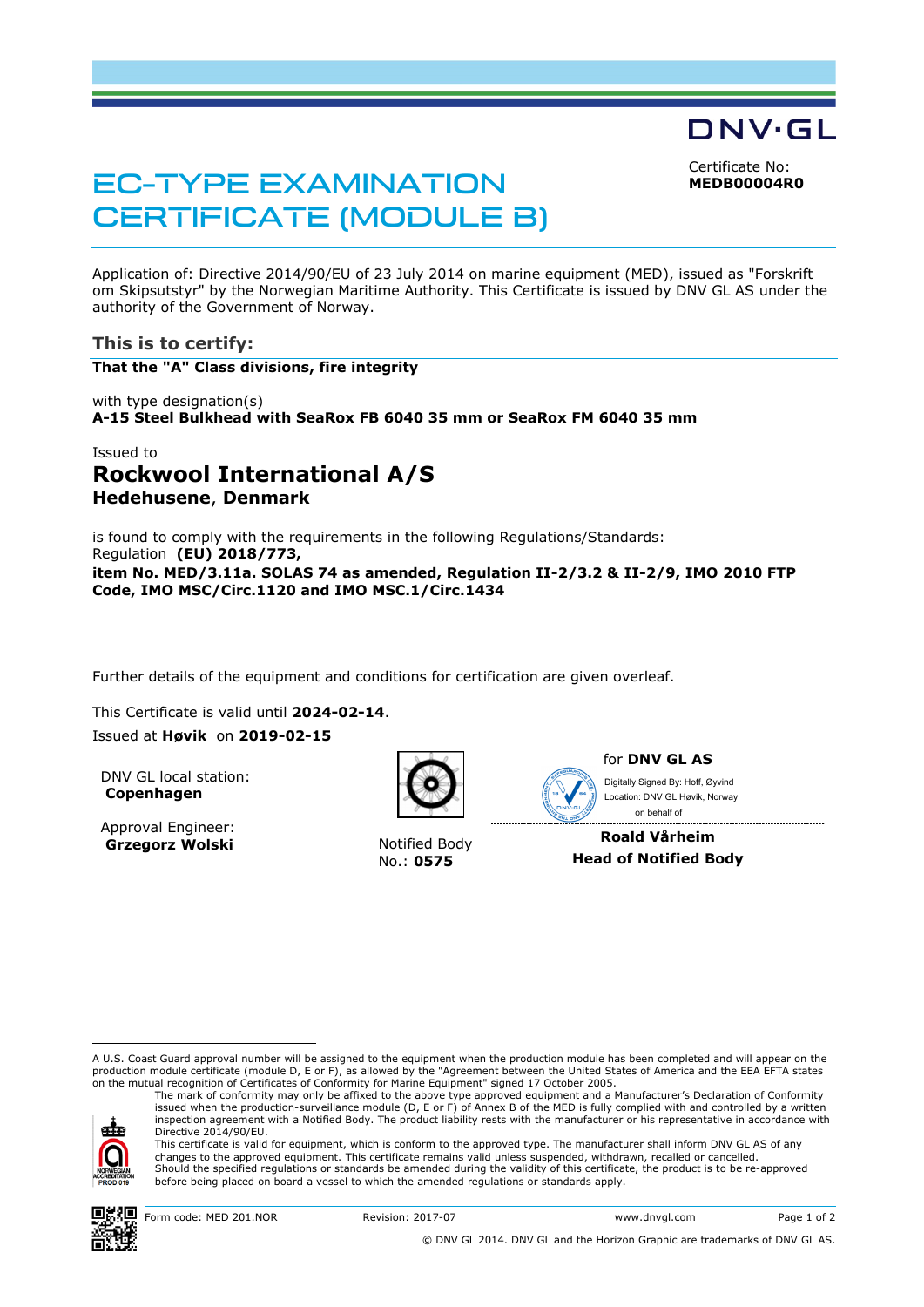Job Id: **344.1-008737-1** Certificate No: **MEDB00004R0**

### **Product description**

"A-15 Steel Bulkhead with SeaRox FB 6040 35 mm or SeaRox FM 6040 35 mm" Composed of structural steel bulkhead insulated with one layer (35 mm thick) of mineral wool designated SeaRox FB 6040 or SeaRox FM 6040, with a nominal density of 60 kg/m<sup>3</sup> (manufactured by Rockwool International A/S) between stiffeners.

The insulation is fixed on the unexposed side by  $\varnothing$  3 mm steel pins with  $\varnothing$  30 - 38 mm washers. Maximum distance between pins is 300 mm.

For further details, see drawings listed under Type Examination documentation below.

#### **Application/Limitation**

Approved for use as a vertical fire retarding division of class A-15.

The insulation materials and adhesives used have to be approved according to the Marine Equipment Directive and bear the Mark of Conformity. This requirement may also be applicable for surface materials used, if required by relevant rules and regulations.

Each product is to be supplied with its manual for installation, use and maintenance.

#### **Type Examination documentation**

Test Report No. PGA11273A dated 28 August 2018 from DBI, Hvidovre, Denmark. (FB)

Supplement no. PGA11273A dated 7 August 2018 from DBI, Hvidovre, Denmark. (FM)

Drawing No 2018002 dated 30 July 2018 from manufacturer Drawing No 112-1 dated 24 September 2018 from manufacturer Drawing No 112-2 dated 24 September 2018 from manufacturer

#### **Tests carried out**

Tested according to IMO 2010 FTP Code part 3.

## **Marking of product**

The product is to be marked with name and address of manufacturer, type designation, fire technical rating, the MED Mark of Conformity and USCG Approval Number if applicable (see first page).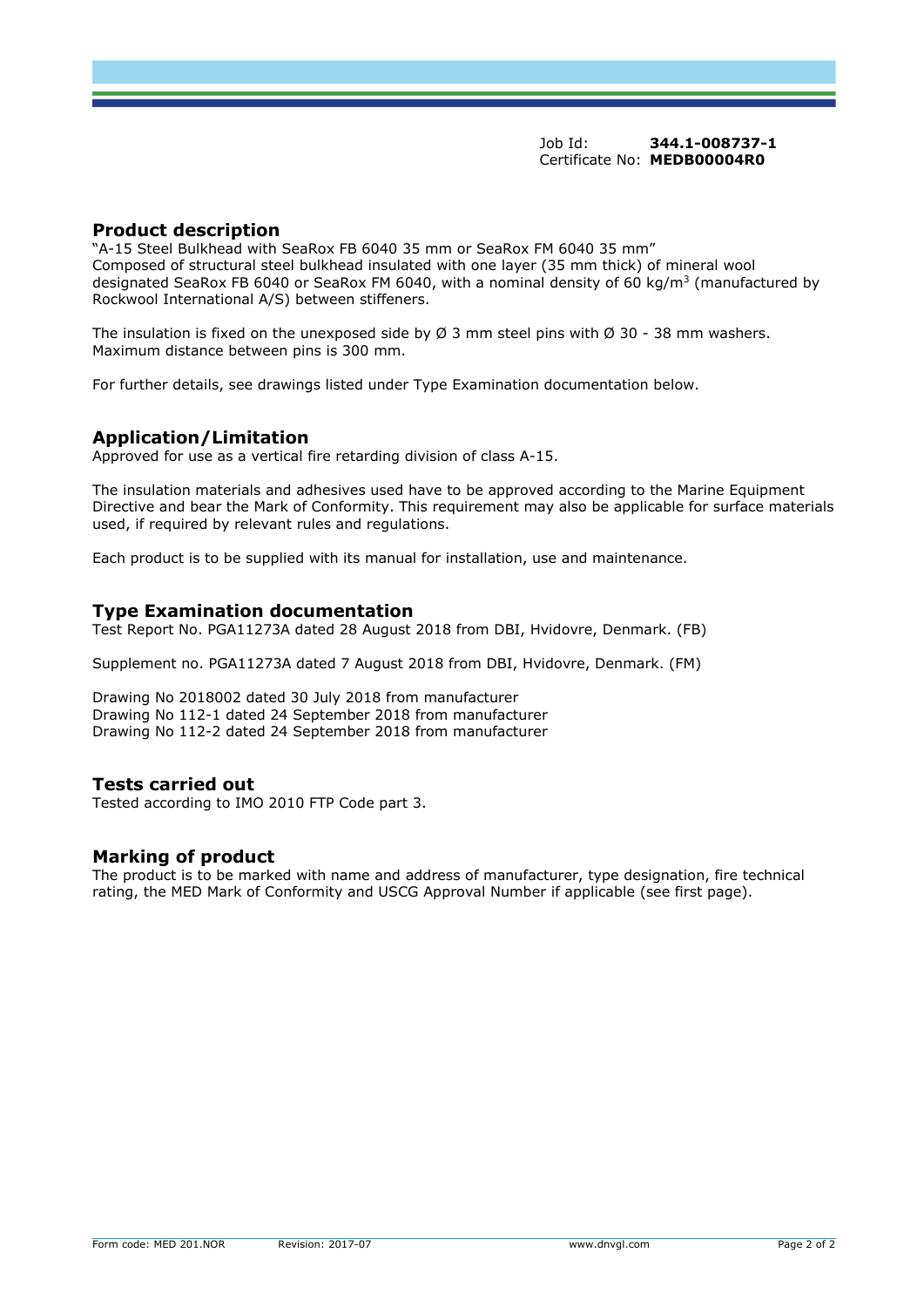**TECHNICAL INSULATION**